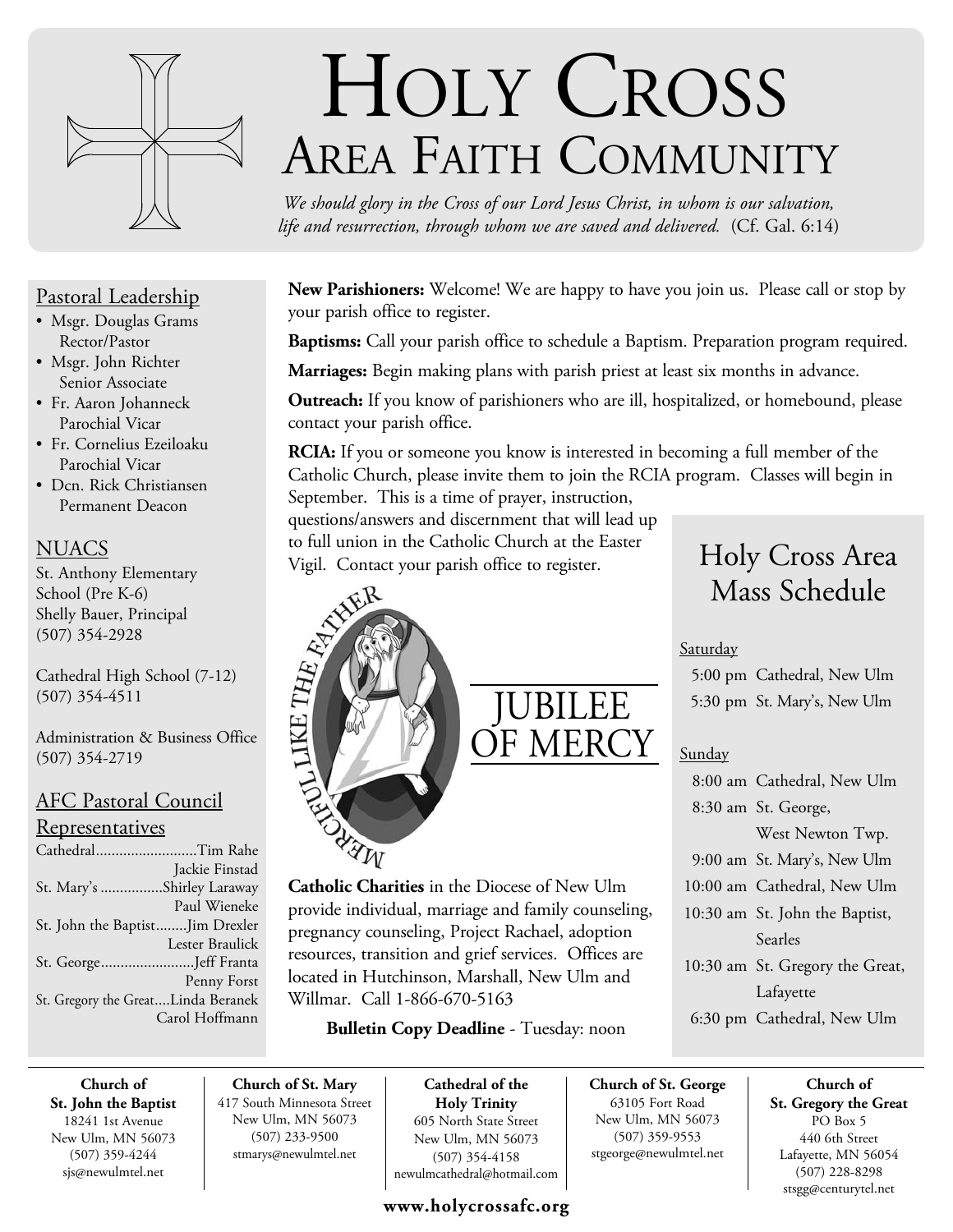### **HOLY CROSS AREA FAITH COMMUNITY**

## **17th Sunday in Ordinary Time July 24, 2016**

**Scripture Connection** *Luke 11:1-13* "Ask and you will receive; seek and you will find; knock and the door will be opened to you." This is a promise that anyone would love to hear. With these words Jesus comforts and reassures us. His message in today's Gospel assures us that our heavenly Father loves us even more than earthly parents love their children. But God's care may not always look exactly the way we expect it to. His care for us is based on knowing what is best for us and what will make us flourish. And, sometimes, what we think we need isn't really best. As the end of the passage makes clear, this asking and seeking that Jesus refers to is ultimately fulfilled in the gift of the Holy Spirit. For most of us, we actually received this gift at our baptism. But have we taken full advantage of this? God knows that all of these gifts and fruits make us very well equipped for life on earth, and for eternal life in heaven! What more do we really need to ask for?

(Written with permission of Liturgical Publications. Resources Center 2016)

## **From the Pastor**

**TORNADO RELIEF** Today all parishes in our Holy Cross Area Faith Community are taking up a second collection for the needs of the people who were affected by the July 11 tornados in Watkins and Litchfield. Your donations are for needs based issues such as replacement of household items, debris removal and other unexpected losses people are facing. Checks can be made payable to Diocese of New Ulm with 'tornado response' in the memo. You may also choose to make a contribution through the DNU website (Catholic Charities or Online Giving pages). Contributions through August 5 will be designated for this effort.

**PLEASE CONTINUE TO KEEP IN PRAYER** Bishop LeVoir, the young people and their chaperones from our Diocese who are attending World Youth Day in Krakow, Poland. The pilgrims left July 20 and will return August 1. **REGISTRATION** A reminder to those who have not yet returned their registration forms for our Faith Formation/Religious Education programs to do so as soon as possible. Planning for the 2016-17 academic year is underway. **NEW ULM AREA CATHOLIC SCHOOLS** We are blessed with a K-12 Catholic school system, which was founded in 1872. Catholic schools have been and continue to be a way to assist parents in passing on the Catholic faith to their children. I encourage you to consider Catholic education for your child(ren).

**NFP AWARENESS WEEK** celebrates God's design for married love and the gift of life. The dates of Natural Family Planning Awareness week highlight the anniversary of *Humane Vitae*, the papal encyclical articulating Catholic beliefs about human sexuality, conjugal love and responsible parenthood. Please see the insert in today's bulletin.

Monsignor Grams

## **Mass Schedule for the Week**

| <u>Date &amp; Time</u>     | Location                     | <b>Intention</b>                                     |  |
|----------------------------|------------------------------|------------------------------------------------------|--|
| Monday, 25th               |                              |                                                      |  |
| $7:00$ a.m.                | Cathedral<br>$+$ Victor Kral |                                                      |  |
| Tuesday, 26th              |                              |                                                      |  |
| $7:00$ a.m.                | Cathedral                    | +Larry Oslund                                        |  |
| <b>NO MASS</b>             | St. Mary                     | <b>NO MASS</b>                                       |  |
| $8:00$ a.m.                | St. George                   | +Kathy Baune                                         |  |
| $9:30$ a.m.                | Orchard Hills                | +Lauretta Holm                                       |  |
| Wednesday, 27th            |                              |                                                      |  |
| $7:00$ a.m.                | Cathedral                    | +Jim & Georgine Rubie                                |  |
| $7:30$ a.m.                | St. Mary                     | +Catherine Manley                                    |  |
| 8:00 a.m.                  | St. Gregory the Great        | All those suffering from<br>recent natural disasters |  |
| Thursday, 28th             |                              |                                                      |  |
| $7:00$ a.m.                | Cathedral                    | +Cal Verna Wilfahrt                                  |  |
| $7:30$ a.m.                | St. Mary                     | $+$ Pat Fischer                                      |  |
| $10:00$ a.m.               | Oak Hills                    | +Joseph Stueber                                      |  |
| 6:30 p.m.                  | St. John the Baptist         | +Wilbert & Angie Haala                               |  |
| Friday, 29th               |                              |                                                      |  |
| $7:00$ a.m.                | Cathedral                    | $+$ Jo Tauer                                         |  |
| 7:30 a.m.                  | St. Mary                     | +Evie Mulder                                         |  |
| Saturday, 30 <sup>th</sup> |                              |                                                      |  |
| 8:00 a.m.                  | Cathedral                    | +Donald Rausch                                       |  |
| 5:00 p.m.                  | Cathedral                    | +Alan & Nathan Richter                               |  |
| 5:30 p.m.                  | St. Mary                     | +Leo DeSouza                                         |  |
| Sunday, 31st               |                              |                                                      |  |
| $8:00$ a.m.                | Cathedral                    | Mass for the People (AFC)                            |  |
| $8:30$ a.m.                | St. George                   | +Marlin Gleisner                                     |  |
| $9:00$ a.m.                | St. Mary                     | Sr. Mary Dominic                                     |  |
|                            |                              | (profession of vows)                                 |  |
| $10:00$ a.m.               | Cathedral                    | +Robert Tauer                                        |  |
| $10:30$ a.m.               | St. John the Baptist         | +Grossmann Relatives                                 |  |
| $10:30$ a.m.               | St. Gregory the Great        | +Howard Hoffmann                                     |  |
| 6:30 p.m.                  | Cathedral                    | +Linus Hillesheim                                    |  |
| $\sim$                     |                              | п                                                    |  |

| Day & Time                                    | <b>Location</b>                                               |  |
|-----------------------------------------------|---------------------------------------------------------------|--|
| Tuesday, 26th                                 |                                                               |  |
| NO CONFESSION                                 | St. Mary                                                      |  |
| 7:30 - 7:50 a.m.                              | St. George                                                    |  |
| Wednesday, 27 <sup>th</sup>                   |                                                               |  |
| $7:00 - 7:20$ a.m.                            | St. Mary                                                      |  |
| $7:30 - 7:50$ a.m.                            | St. Gregory the Great                                         |  |
| Thursday, 28 <sup>th</sup>                    |                                                               |  |
| $7:00 - 7:20$ a.m.                            | St. Mary                                                      |  |
| Friday, 29th                                  |                                                               |  |
| $7:00 - 7:20$ a.m.                            | St. Mary                                                      |  |
| Saturday, 30 <sup>th</sup>                    |                                                               |  |
| $9:00 - 10:00$ a.m.                           | Cathedral                                                     |  |
| $4:00 - 4:40$ p.m.                            | Cathedral                                                     |  |
| $4:30 - 5:00$ p.m.<br>St. Mary                |                                                               |  |
| Sunday, $31st$                                |                                                               |  |
| $7:00 - 7:40$ a.m.                            | Cathedral                                                     |  |
|                                               | <b>Mass Schedule for the Homebound</b>                        |  |
| Channel 45 NU Tel & Channel 12 Comcast        |                                                               |  |
| $11 - 11:30$ a.m.<br>Sundays                  | from St. Cloud                                                |  |
| KEYC Mankato Fox Channel 13 NU Tel            |                                                               |  |
| $6:30 - 7:00$ a.m.<br>Sundays                 |                                                               |  |
|                                               | KEYC(1) - Old Channel 12 KEYC (NU Tel Ch. 12 / Comcast Ch. 6) |  |
| Sundays<br>$7:30$ a.m.                        |                                                               |  |
| NUCAT Mass from Cathedral of the Holy Trinity |                                                               |  |
| Sundays<br>$11:00$ a.m.                       | (doesn't run all the time)                                    |  |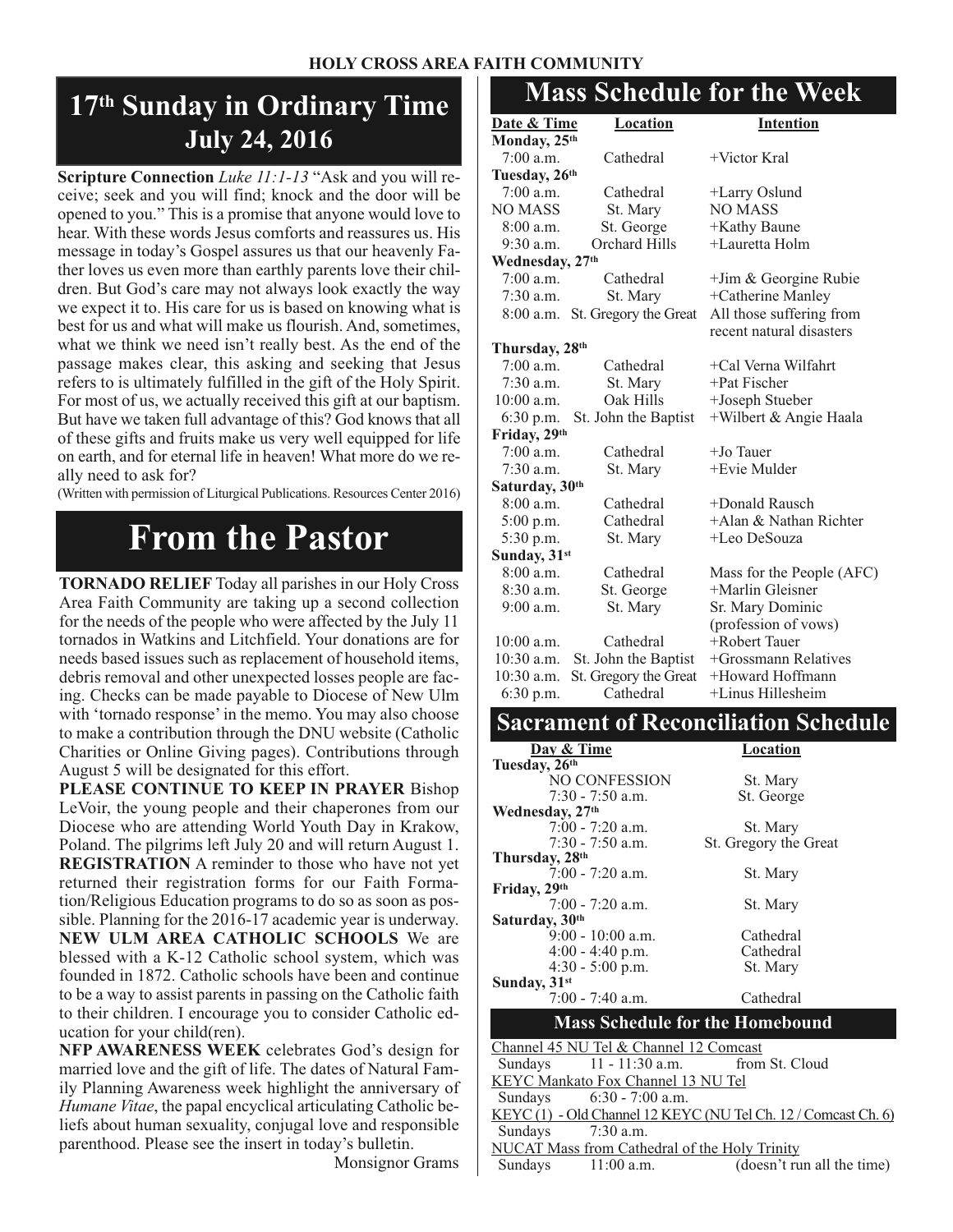## **Stewardship**

|                                   |                  | <b>Contributions for Week of July 17, 2016</b> |                  |                   |                    |
|-----------------------------------|------------------|------------------------------------------------|------------------|-------------------|--------------------|
|                                   | <b>CATHEDRAL</b> | <b>ST. MARY</b>                                | <b>ST. JOHN</b>  | <b>ST. GEORGE</b> | <b>ST. GREGORY</b> |
| Actual Adult                      | 9,807.22         | 7,249.00                                       | 865.00           | 1.140.00          | 792.00             |
| <b>Budget Adult</b>               | 13,192.31        | 13,163.46                                      | 1,635.00         | 1,442.31          | 1,076.93           |
| Elec. Tnsf. (#contributors)       | 4,960.00(36)     | 7,511.00 (52)                                  | 223.00<br>(2)    |                   |                    |
| <b>Total</b>                      | 14,767.22        | 14,760.00                                      | 1.088.00         | 1,140.00          | 792.00             |
| Year-to-date Actual               | 35,385.22        | 39,536.00                                      | 6.478.00         | 3.245.00          | 2,064.00           |
| Year-to-date Budget               | 39,576.93        | 39,490.38                                      | 4,905.00         | 4.326.93          | 3.230.79           |
| Ahead/Behind                      | $-4,191.71$      | 45.62                                          | 1,573.00         | $-1,081.93$       | $-1,166.79$        |
| Student                           | 30.73            | 17.83                                          | 9.50             |                   | 3.20               |
| Loose Plate                       | 671.80           | 396.60                                         | 22.00            | 93.00             | 57.00              |
| Peter's Pence                     | 3.068.91         | 1.267.75                                       | 172.00           | 180.00            | 161.00             |
| Parish Project (#contributors)    | 184,754.44 (118) | 29,446.87 (104)                                | 4,125.00<br>(17) | 23,093.27<br>(30) | 5,777.51 (9)       |
| <b>DMA</b> Goal                   | 60.796.36        | 41,336.00                                      | 9.454.14         | 7.176.87          | 5,727.69           |
| $\rm DMA$ Actual (# contributors) | 54,132.20 (167)  | 44,051.70 (122)                                | 5,345.00<br>(23) | 8.110.00<br>(35)  | 4,135.00 (19)      |
| <i>Attendance</i>                 | 1200             | 725                                            | 96               | 193               | 81                 |

**July 24, 2016 – 17th Sunday in Ordinary Time** Jesus is describing God's immeasurable generosity when He says in rdchip today's Gospel, "Whoever asks, receives; whoever seeks, finds; whoever knocks, is admitted." But it should also be the description of us as Christian stewards – those seeking to follow Christ by using our gifts in service to others.



## **New Ulm Area Catholic Schools** *visit www.nuacs.com*

**Back to School Dates:** School begins on Tuesday, August 30. Please note that there will be **no bussing** until Monday, September 12. There is no school on Friday, September 2 and Monday, September 5.

**School Calendars:** The school calendars will be mailed in the next couple weeks. They will also be available on the NUACS website at www.nuacs.com. In the meantime, you may find a "quick glance" student calendar with need-to-know dates at: http://www.nuacs.com/page/hot\_news/view/153.

**Cathedral Golf Classic:** The Cathedral Golf Classic will be held on Monday, August 1 at the New Ulm Country Club. Heartfelt thanks go out to our organizers, donors, and volunteers who help to make this a successful fundraiser!

**NUACS Metro Golf Tournament:** The 7<sup>th</sup> annual NUACS Metro Golf Tournament will be held **Monday, August 29** at 12:00 p.m. at the beautiful **Island View Golf Club in Waconia**. The registration form may be downloaded at www.nuacs.com, *Alumni* then *Alumni Events*. The silent auction at this tournament includes *many great items* such as: **Grand View Lodge getaway package, Ruttger's Bay getaway package, Gopher football tickets, St. Thomas football tickets, lunch with Twins 3rd base coach Gene Glynn, Twins Champion Club tickets**, and much, much more! It's an event you don't want to miss. For more information, contact Sara Rieland at sara.rieland@nuacs.com or 507-766-7593.

**Activity Club:** The NUACS Activity Club raises money for our extracurricular activities. Tickets may be purchased at the St. Anthony Elementary Office weekdays between 9:00 a.m. - 3:00 p.m. for \$25, or by calling Sara Rieland at 507-766-7593. There are **twenty-five** chances to win \$100, and a grand prize winner of \$500. The drawing will take place on Friday, September 23.

**NUACS Job Opportunities:** Open positions for the 2016-2017 school year are listed at www.nuacs.com, *Employment Opportunities*. Please call 354-2719 if you have any questions regarding the positions.

**Help Us Weed Our Pumpkin Patch:** We could still use help weeding the Pumpkinfest pumpkin patch. If you are able to pitch in, please call Ron Domeier at 354-8424.

## **Religious Education News**

#### **CONFIRMATION NEWS!**

- There are 65 Incoming 10<sup>th</sup> grade students that will prepare for Confirmation at CHS and in Religious Education. Of those, only 20 have had or are signed up for the **WELCOME IN-TERVIEW**! PLEASE call 354-4158 or email Julie at julie.soehren@cathedralht.org right away to schedule your interview. There are limited days in August to interview.
- ~ Our Confirmation classes help fill the **Luminaries for Relay for Life** on July 29 at 1:00 p.m. at the fairgrounds - we need at least 10 more helpers and the more the merrier!

**Please register your child/children for Religious Education/Faith Formation ASAP if you have not done so**, as we are looking at ordering supplies very soon! You may find the registration form at www.holycrossafc.org under the *ministries tab/faith formation*. Please call Sarah Gillis at 354-4158 or e-mail sarah.gillis@cathedralht.org with any questions.

Please prayerfully consider teaching or volunteering for the Religious Education program. We will be in need of teachers for the AFC high school and Cathedral elementary grade levels as well as hall monitors and office help. Please contact Sarah Gillis at sarah.gillis@cathedralht.org or 354-4158 with any questions. Thank you!

## **Youth Ministry**

**Diocesan Youth Camps at Schoenstatt on the Lake!** Young ladies camp is July 24<sup>th</sup>-28<sup>th</sup>. Young men's camp is Aug. 1<sup>st</sup> -5<sup>th</sup>. Please see www.dnu.org/youth for more information and/or to register. Please contact amberyouthministry@yahoo.com with any questions regarding youth ministry.

## *Readings for the Week of July 24, 2016*

| Monday:    | 2 Cor 4:7-15/Ps 126:1-6/Mt 20:20-28                               |
|------------|-------------------------------------------------------------------|
| Tuesday:   | Jer 14:17-22/Ps 79:8-11, 13/Mt 13:36-43                           |
| Wednesday: | Jer 15:10, 16-21/Ps 59:2-4, 10-11, 17-18/Mt 13:44-46              |
| Thursday:  | Jer 18:1-6/Ps 146:1-6/Mt 13:47-53                                 |
| Friday:    | Jer 26:1-9/Ps 69:5, 8-10, 14/Jn 11:19-27 or Lk 10:38-42           |
| Saturday:  | Jer 26:11-16, 24/Ps 69:15-16, 30-31, 33-34/Mt 14:1-12             |
|            | Next Sunday: Eccl 1:2; 2:21-23/Ps 90:3-6, 12-14, 17/Col 3:1-5, 9- |
|            | 11/Lk 12:13-21                                                    |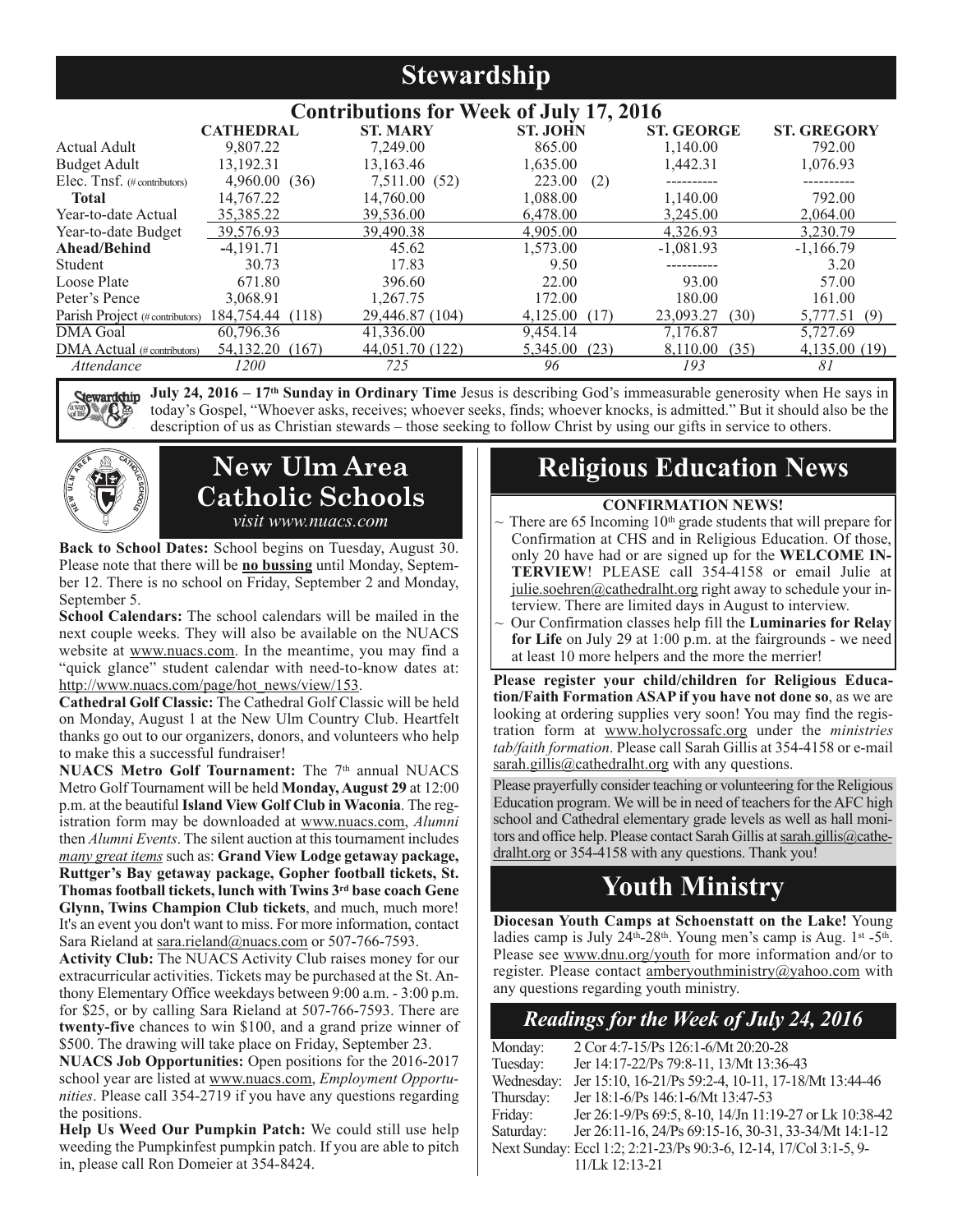## **Holy Cross AFC Events**

#### **Sunday, July 24th**

- 7:00 a.m. *The Future Depends on Love Episode 15, with Fr. Mark O'Connell.* The NUCAT programs are on channel 3 NU Tel & channel 14 Comcast.
- 7:30 p.m. TRUTH ON TAP continues, with our own Deacon Rick Christiansen sharing his story. Please join us at the Green Mill. Complimentary beverage served! Invite a friend! Mark your calendars for the following Sunday, July 31st. Father Craig Timmerman will be speaking! Hope to see you there.

#### **Monday, July 25th**

- 11:30 a.m. *The Future Depends on Love Episode 15, with Fr. Mark O'Connell.* The NUCAT programs are on channel 3 NU Tel & channel 14 Comcast.
- 1:00 p.m. Rosary at Cathedral. Everyone welcome.
- 5:00 p.m. Cathedral TV Liturgy.

#### **Sunday, August 7th**

4:00 - 7:00 p.m. The St.George Catholic United Financial annual Matching Grant for education will be held at the St. George parish center. An outdoor supper featuring Nicollet County Pork Producers grilled pork chops, German potato salad,sauerkraut and bar-b-que beans will be served for \$10. A hot dog, chips, and watermelon will be available for children for \$5. Root beer floats included for all. In conjunction with our dinner and in celebration of National Night Out the Nicollet County sheriff and their canine will make a visit with information for living safely in our community. Meet your neighbors and join in the fun.

#### Sunday, August 14<sup>th</sup>

SAVE THE DATE...St. Gregory the Great Harvest Festival. Mass at 10:30 a.m. Buffet style ham & meatball dinner serving from 10:30 a.m. - 1:30 p.m. Adult and kids Bingo, games, silent auction, raffles, country store, bake sale, live entertainment, and food stands. NEW THIS YEAR: free fire truck rides, kids bouncy slide, bean bag tournament, popcorn wagon and high striker game. Everyone welcome. Fun for the whole family.

**Last week tornadoes in central Minnesota caused much damage and hardship to people in our diocese, especially in Watkins and to a few households in Litchfield.** In light of the state of emergency in Watkins, Catholic Charities has submitted a \$10,000 grant request to Catholic Charities, USA for Disaster Assistance funds for needs based issues such as the replacement of household items, debris removal and other unexpected losses people are facing following this disaster. **If you wish to support this disaster response fund, please contribute to the second collection today.** A check to Diocese of New Ulm with "tornado response" in the memo will support this cause. Or, you may also consider making a contribution through the DNU website via the Catholic Charities or the online Giving pages. Any contributions through August 5, 2016 will be designated to this effort.

**Thank you for your generous support of our Holy Father's charitable works through the Peter's Pence Collection.** Our contributions will be combined with those from our brothers and sisters around the world to help Pope Francis provide essential relief to people in need. Your generosity is an act of solidarity with the universal Church, answering the call to become a witness of charity. May God bless you.

**National NFP Awareness Week – July 24-30, 2016 "Natural Family Planning. Love, Mercy, Life. Opening the Heart of Marriage"** is the theme of this year's Natural Family Planning Awareness Week, to celebrate God's design for married love and the gift of life and to raise awareness of Natural Family Planning (NFP). "NFP," as the U.S. bishops have written, is supportive of Catholic beliefs about married love because it "respects the God-given power to love a new human life into being" The slogan for this year's NFP Awareness Week was inspired by the Holy Father's call for a Jubilee Year of Mercy, a special time of grace in the Church wherein all, including married couples and families, are invited to open their hearts more fully to the unconditional love, mercy and life Christ and the Church offer us. Want to learn more about NFP, one of today's best kept secrets? Check out the information on NFP at dnu.org/nfp. Read couple stories, articles, etc. that give witness that NFP is a safe, natural – no chemicals or devices, and highly effective method of family planning that strengthens a couple's relationship. You'll also find the diocesan list of NFP teachers and programs that are available. If you have questions or would like more specific information, contact Sr. Candace Fier at 507-233-5328, cfier@dnu.org.

#### **NEW ULM CATHOLIC CEMETERY NOTICE**

**Cemetery Price Change:** The price of a grave will increase from \$550 to \$600, cremations will increase from \$300 to \$350 as of August 1, 2016. The Columbarium prices will remain the same.

## **Perpetual Eucharistic Adoration**

*"Have no anxiety at all, but in everything, by prayer and petition, with thanksgiving, make your requests known to God. Then the peace of God that surpasses all understanding will guard your hearts and minds in Christ Jesus." PHILIPPIANS 4:6-7*

Give yourself the gift of time with the Lord! Please consider taking a committed hour of Adoration once a week. Thank you! You are so important to this ministry!

**Urgent need for adorers for the following hours:**

| Sunday 12 a.m. | Sunday 11 p.m. |
|----------------|----------------|
|----------------|----------------|

**Wednesday 12 a.m. Friday 1 a.m.**

*For more information, please call Lora Rahe at 354-5563 or 276- 6838 or Janet Neubauer at 359-4225 or 276-4039.*

**CHAPEL ACCESS:** If you need to access the Adoration Chapel when the church building is locked, contact St. Mary's parish office at 233-9500 during business hours for the code to the keypad located at the building entrance by the chapel.

IN INCLEMENT WEATHER, PLEASE CALL THE ADORATION HOTLINE AT 233-9510 TO DETERMINE IF THE ADORATION CHAPEL HAS BEEN CLOSED.

**TRAVELING THIS SUMMER?** Don't forget to make Mass a priority while you're on vacation. You can make Mass something the whole family can look forward to by planning a family activity afterward. It is fun to explore different churches and experience the unique flavor of parishes across the country (or around the world). Visit www.MassTimes.org for churches and Mass times.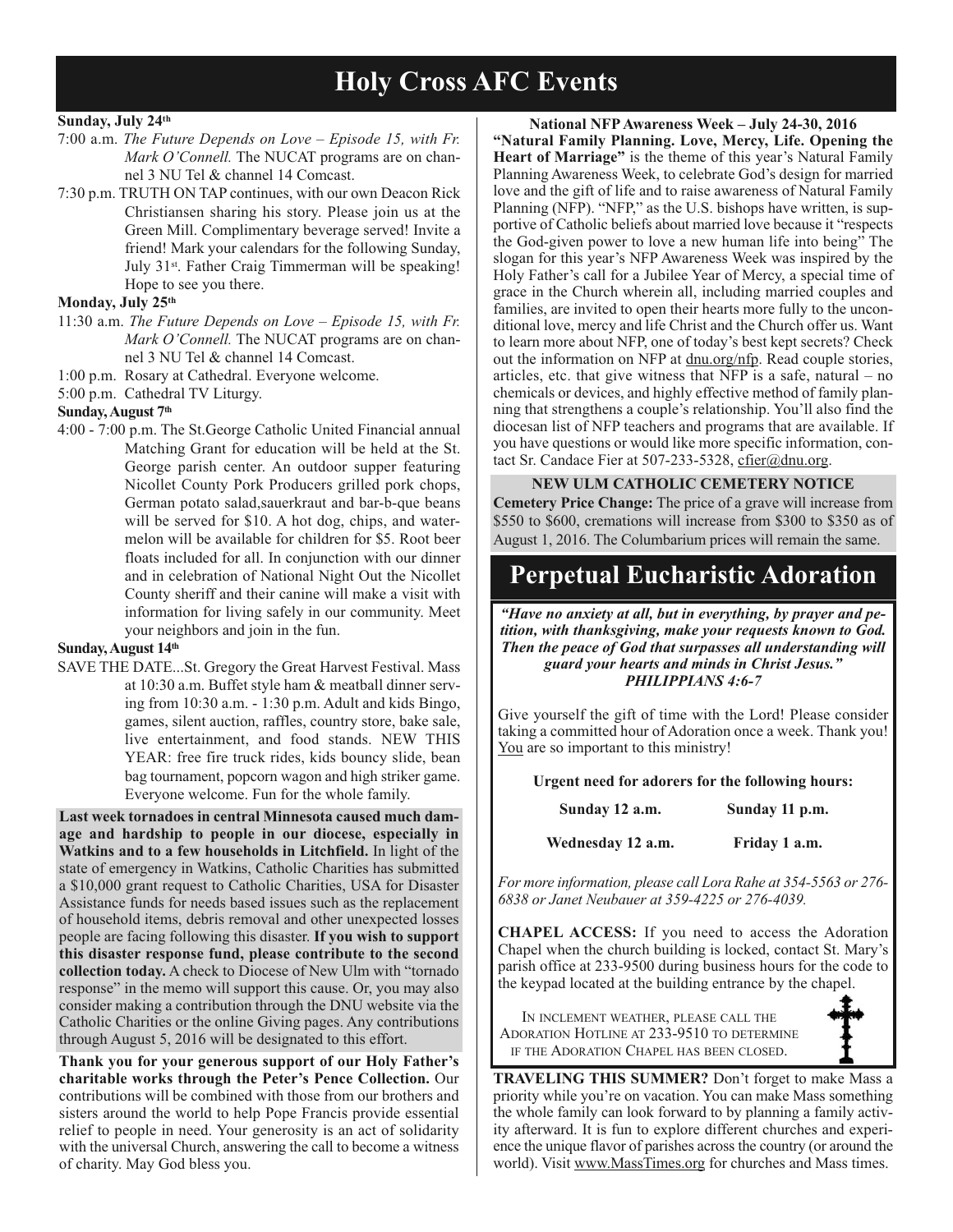## **Cathedral of the Holy Trinity**

### **THIS WEEK**

**Sunday, July 24th** 5:00 p.m. No Vespers

## **LITURGICAL MINISTRIES FOR JULY 30 & 31 SERVERS:**

| 5:00 pm Melanie Merkel, Jordan Reinhart, Kate Klimek    |                                                            |
|---------------------------------------------------------|------------------------------------------------------------|
| 8:00 am Caleb Kirchberg, Ethan Kirchberb, Isaac Roufs   |                                                            |
| 10:00 am John Gillis, James Gillis, Matthew Gillis      |                                                            |
| 6:30 pm Jacob Haala, Brendon DeVries, Jacob DeVries     |                                                            |
| <b>LECTORS:</b>                                         |                                                            |
| 5:00 pm Catherine Rasmussen                             | 10:00 am Lois Sveine                                       |
| 8:00 am Joan Boyle                                      | 6:30 pm Lisa Fleck                                         |
| <b>EXTRAORDINARY MINISTERS:</b>                         |                                                            |
| 5:00 pm Don Klaviter, Sharon Klavitor, Gary Mertz, Mary |                                                            |
| Mertz, Bob Mertz, Linda Mertz                           |                                                            |
|                                                         | 8:00 am Tom Beranek, Jane Beranek, John Meyer, LeAnn       |
| Miheve, Lois Berg                                       |                                                            |
|                                                         | 10:00 am Deb Stadick, Kathy Huebert, Monica Mueller, Carol |
|                                                         | Helget, Betty Weier, Joel Schwarz, Steve Kuehn             |
| 6:30 pm Jill Berdan                                     |                                                            |

#### **VOTIVE LIGHTS FOR THE WEEK OF JULY 24**

Delbert Fischer Sr.; Lonita Kral; Craig Richter; Victor Kral; Bernie & Grace Lindmeier; Danny Hegler, Robert & Hildegard Roesch; Art & Val Simmet, Robert & Anna Simmet, Joe & Anna Soukup, & Greg Hoffmann; Steve Reinhart; Caleb, Tyner & Keith Richter; Edwin & Eleanor Mertz; Int. Dave Christian; Wally Neumann; RS Family; Alex & Alice Portner; Special Int. L-K; Stan & Hazel Schneider; Edwin Sehr; Erwin & Elaine Hillesheim; Willard Portner; Jeanette Altenburg; Joseph Schneider; Don Weise & Mary Weise Weirauch; Pfeiffer, Bonnell & Burdorf Families; Norbert Ubl; Larry Waibel; JMF; Good health for MS & DS; J and R Families; Gervase & Arline Krambeer; Steve Fleck, Joe & Marie Landsteiner; Cornelius Zitzmann; Living & deceased members of Margaret & Mike Tauer/Mary & George Wurtzberger families; Leo Kral; Sp. Int. N. Family; Sp. Int.; Michael, Henry & Clarence Polzin; Sp. Int. Jackie & Nick; COF Ron Seitz; COF Adele Fischer; Sp. Int.; Doug Kraus, Lorraine Gulden, Dennis Treml; Peace in Family; Leonard & Alice Portner.

## **Church of St. Mary**

## **FALL FESTIVAL NOTES**

- **Chair Person needed for the 'Misc. Raffle Tent.'** We are looking for someone to be in charge of selling the miscellaneous raffle tickets. New this year will be a pork raffle in addition to the beef raffle. The raffles will be housed under one tent. The chair person will need to schedule volunteers to sell the tickets and will be responsible for keeping the proceeds separate for each raffle. *The raffle items are already secured, no need to solicit.* If interested please contact the parish office at 233-9500.
- As you peruse the clearance shelves at shopping venues or hit those summer-time garage sales please keep in mind suitable **prizes for our Children's Raffle and games and items for the silent auction or Theme Basket booth.** These items can be dropped off anytime at the parish office.

| <b>BAPTIZED IN CHRIST ON JULY 16TH</b>                                                                 |
|--------------------------------------------------------------------------------------------------------|
| Carter David Kral,                                                                                     |
| son of Katie Christian.                                                                                |
|                                                                                                        |
| Sympathy and Prayers to the families of Lucille Wolf;                                                  |
| $\ldots$ 1 $\blacksquare$ . M. 11 $\ldots$ $\ldots$ 1 $\ldots$ . CMC 1. M. 11 $\ldots$ (D, 1, D, 1, 1) |

and **Evie Mulder**, mother of Mike Mulder (Deb Pribyl).

#### **LITURGICAL MINISTRIES FOR JULY 30 & 31 ALTAR SERVERS:** 5:30 pm Mark & Emily Schommer 9:00 am Kenzie Hose & Christopher Knowles **LECTORS: SACRISTANS:** 5:30 pm Jacob Gangelhoff Jean Nielsen 9:00 am Julia Stadick Colleen Zeig **ACCOMPANISTS: CANTORS:** 5:30 pm Peggy Schlumpberger Sarah Sauter

## **Church of St. George**

## **HARVEST FESTIVAL UPDATE**

Food donation sign up will be August  $7<sup>th</sup>$ ,  $14<sup>th</sup>$ , and  $21<sup>st</sup>$  in the parish center after church. Chairpersons are asked to please pick up their folder's in the parish center after church on Sunday, August 7th. Each family is asked to please donate \$5 for angel food cakes. We also need donations for adult and children's raffles as well as prizes and cash donations for children's games. If you have any questions please contact: Chelsey Franta - 766-0973, Ryan Franta - 276-9740, Kristin Hillesheim - 276-2742, or James Hillesheim - 276-0184. Thank you!

**Any youth grade 4 and higher that is interested in becoming an altar server**, please contact Penny Forst (stgeorge@newulmtel.net or 507-276-5461). Practices will be scheduled during the summer.

**Attention Flower Gardeners:** Please continue to bring flowers to beautify the church environment during the summer months. Bring your flowers and place them in the vase near the baptismal font. Thank you!

**If you are interested in signing up for automatic withdrawl** from your checking or savings accounts, there are forms on the table in the back of church.

#### **CHURCH CLEANING**

9:00 am Jody Braulick Scott Hogen

**August 6 @ 8:30 a.m.** \* Kristen Hillesheim, Lisa Hoffmann, Katie Johnson, Shelly Kitzberger, Arline Klingler **August 20 @ 8:30 a.m.** \*Kathy Kokesch, Rebecca Lagerwall, Kathy Jo Lux, Michelle Luther, Marlys Matties

*Remember, the \*person calls the others to remind them.*

| <b>LITURGICAL MINISTRIES FOR JULY 31</b>                       |
|----------------------------------------------------------------|
| LECTORS: Glenn Forst & Alma Forst                              |
| <b>EXTRAORDINARY MINISTERS:</b>                                |
| Jim Gleisner, Ann Franta & Terese Gruber                       |
| <b>SERVERS:</b> Jared Beranek, Audra Bastian & Avery Wendinger |
| <b>USHERS:</b> Craig & Glenn Beranek                           |
| <b>MUSICIAN:</b> Ann Wendinger                                 |
| <b>COUNTERS:</b> Terese Gruber & Chris Wendinger               |
| <b>GIFT BEARERS:</b> Linus & Mary Jane Beranek                 |
| Ministry of Praise (prayer network). If anyone has a prayer    |

need or special intentions (you can remain anonymous if you wish) please call JoAnn Gitter at 766-4110 or Marian Altmann at 359-2123, with you prayer request.